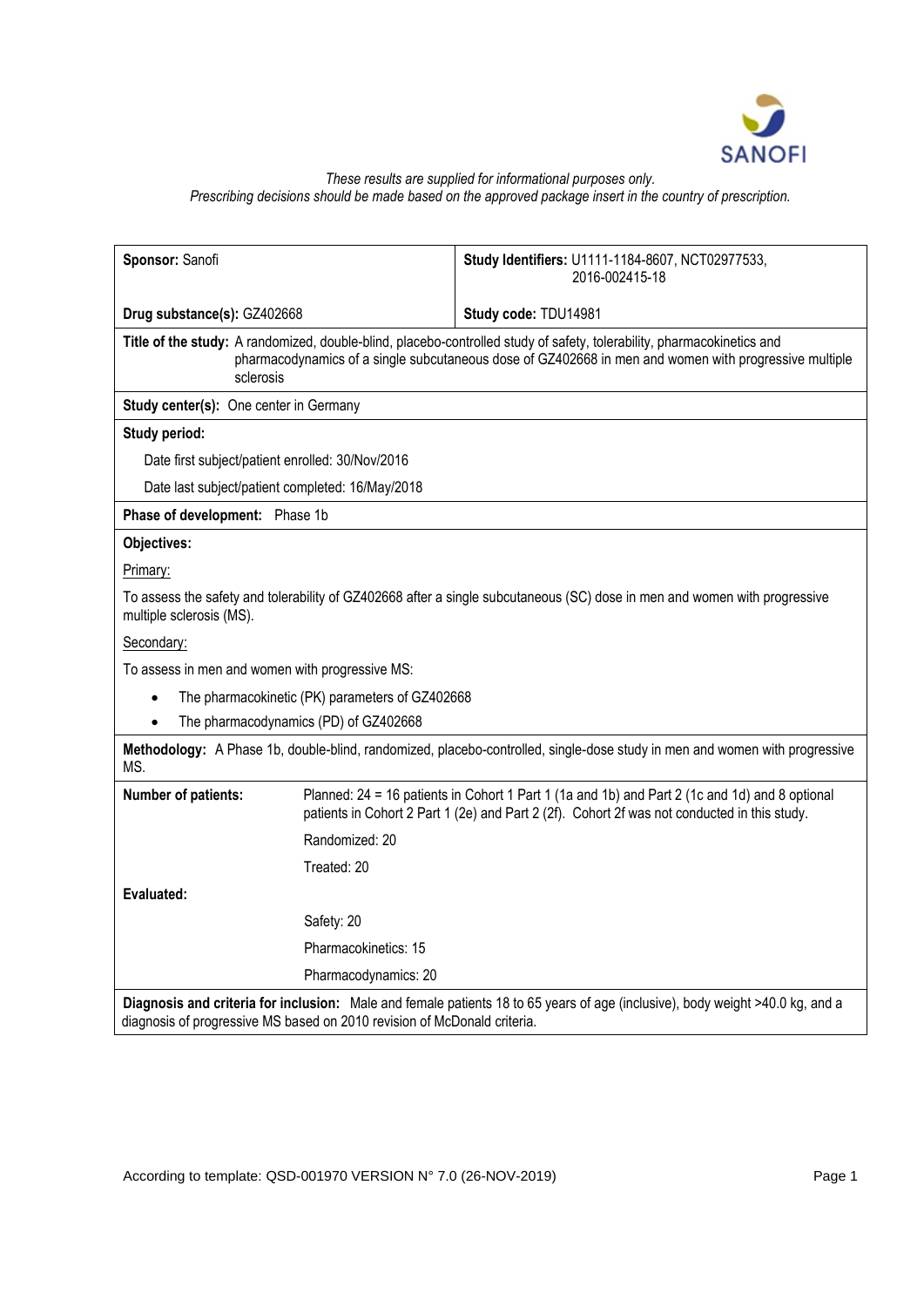

## **Study treatments**

## **Investigational medicinal product:** GZ402668

Formulation: Solution for injection

- Cohort 1 Part 1 (1a and 1b): dose 1; SC volume injected of 0.6 mL
- Cohort 1 Part 2 (1c): dose 2; SC volume injected of 1.0 mL
- Cohort 1 Part 2 (1d) and Cohort 2 (2e): intermediate dose; SC volume injected of 0.8 mL

Route(s) of administration: Subcutaneous injection in the abdominal area

## Dose regimen: 1 single dose on Day 1

# **Investigational medicinal product**: Placebo

Formulation: Solution for injection (1.0 mL)

Route(s) of administration: Subcutaneous injection in the abdominal area

Dose regimen: 1 single dose on Day 1

# **Non investigational medicinal product**: Acyclovir

Formulation: 200 mg tablet

Route(s) of administration: Oral

Dose regimen: 200 mg twice daily from Day 1 to 28 days after IMP administration (evening of Day 28 was the last day for acyclovir administration)

## **Duration of treatment:** 1 day

**Duration of observation:** Up to 8 weeks including screening (Days -28 to -2), a 4-week treatment period including 1 treatment day, and an end-of-study (EOS) visit 28 days after IMP administration (Day 29).

## **Criteria for evaluation:**

Safety: Adverse events (AEs), clinical laboratory evaluations, vital signs, electrocardiogram (ECG), physical examinations, body temperature, body weight, biomarkers of autoimmunity, and local tolerability including erythema and edema peak diameter classification, Present Pain Intensity (PPI) data, and skin reaction data.

Pharmacokinetics: The following PK parameters were calculated using noncompartmental methods from serum GZ402668 concentrations: Maximum serum concentration observed  $(C_{\text{max}})$ , time to reach  $C_{\text{max}}$  ( $t_{\text{max}}$ ), time corresponding to the last concentration above the upper limit of quantification (tlast), area under the serum concentration versus time curve (AUC), AUC from time zero to the t<sub>last</sub> (AUC<sub>last</sub>), terminal half-life associated with the terminal slope  $(t_{1/2z})$ , apparent total body clearance (CL/F), and volume of distribution at stead state ( $V_{ss}/F$ ).

Pharmacodynamics/Efficacy: The primary PD parameter was lymphocyte phenotyping. The following lymphocyte populations were measured: lymphocyte panel, T cell subset panel, B cell subset panel, and dendritic/monocyte panel.

# **Statistical methods:**

## **Safety**

All safety analyses were performed using the safety population. All patients exposed to IMP (regardless of the amount administered) were included in the safety population. Evaluation of safety was based on the review of individual values and descriptive statistics (summary tables, graphics). The safety analysis focused on the treatment-emergent AEs (TEAEs) during the on-treatment phase, defined as the time interval from the administration of IMP up to the EOS visit (included). Adverse events were coded using the Medical Dictionary for Regulatory Activities (MedDRA, Version 20.1). The number (%) of patients who experienced TEAEs was summarized by primary system-organ class and preferred term, grade, and relationship to IMP administration. Potentially clinically significant abnormalities in clinical laboratory test results, vital signs, and ECG were flagged and summarized by treatment using frequency tables.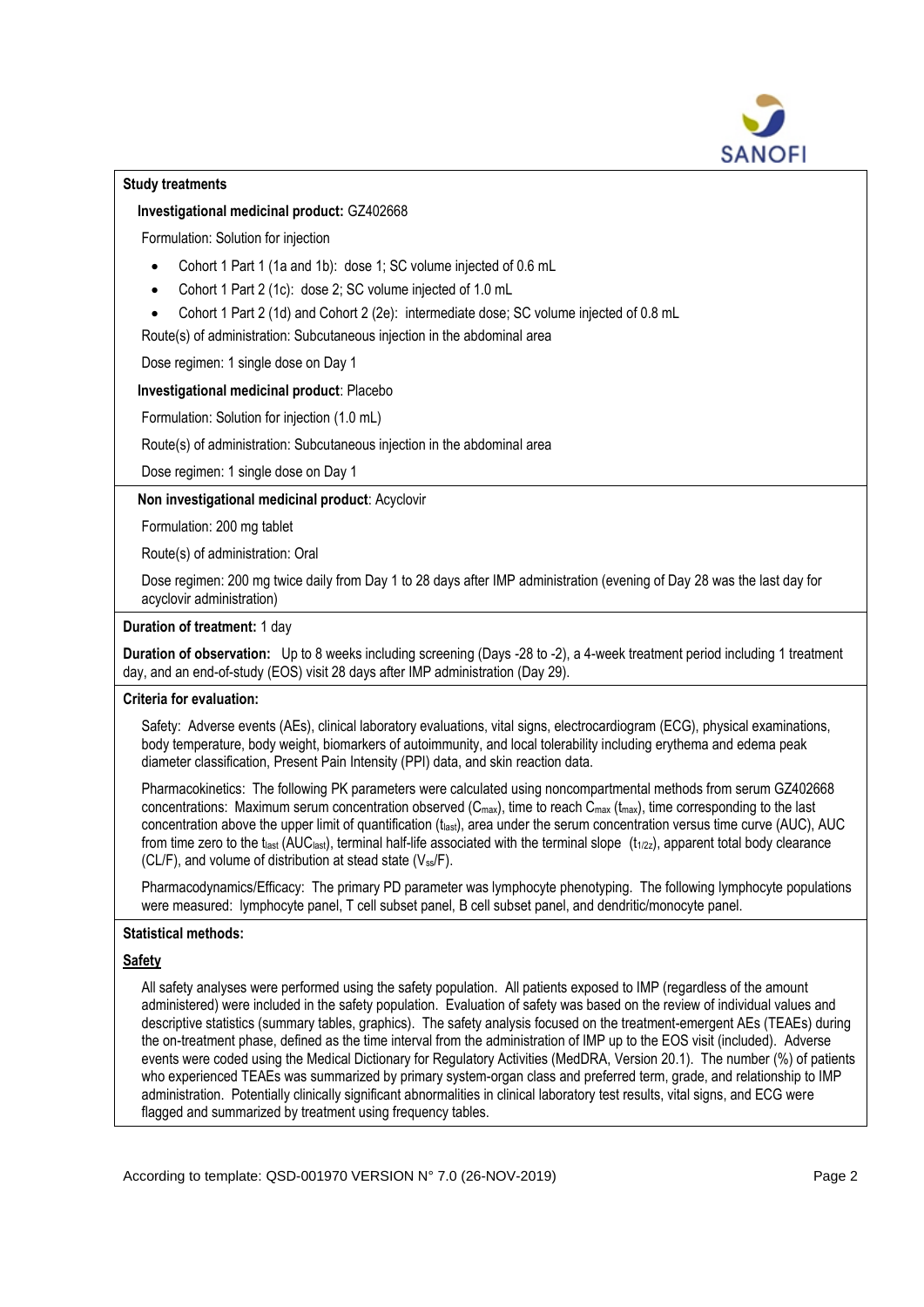

#### **Pharmacodynamics/Efficacy**

All PD analyses were performed using the PD population. All randomized patients who received at least 1 dose of IMP and who had at least 1 evaluable PD assessment were included in the PD population. The PD parameters were summarized by IMP dose and/or premedication regimen using descriptive statistics for each time point. The point estimate and 95% confidence interval (CI) was provided for the proportion of patients who depleted to pre-specified lymphocyte count levels relative to their baseline level by treatment group.

Numbers of patients experiencing relapse during the on-treatment period were to be provided by treatment group.

## **Pharmacokinetics**

All PK analyses were performed using the PK population. All randomized patients who received at least 1 dose of IMP and who had at least 1 evaluable PK assessment were included in the PK population. Patients who received placebo were not included in the PK population. The PK parameters of GZ402668 were summarized by descriptive statistics for each treatment. A dose effect was assessed with a linear fixed-effect model for  $t_{1/2z}$  and dose proportionality was assessed with an empirical power model for Cmax, AUClast, and AUC.

#### **Summary:**

#### **Population characteristics:**

A total of 20 patients were randomized in 5 cohorts; 4 patients in each cohort (3 GZ402668:1 placebo). All patients were treated and completed the study.

The demographic characteristics at baseline were similar across all cohorts. Overall, the mean age of the safety population was 54.1 years (standard deviation [SD]: 7.2, range across cohorts was 30 to 63 years), 55.0% of patients were male, all patients were Caucasian/White (100%), mean body mass index (BMI) was 25.77 kg/m<sup>2</sup> (SD: 5.30, range across cohorts was 18.1 to 37.2 kg/m²). The mean EDSS score was 4.8 (SD: 1.3) and the majority of patients (13, 65.0%) had secondary progressive MS, with 7 patients (35.0%) having primary progressive MS. The mean time since first diagnosis was 8.85 years (SD: 6.40, range across cohorts 1.0 to 20.0 years).

## **Safety results:**

All patients who received GZ402668 experienced at least 1 TEAE over the course of the study. One patient experienced a severe TEAE (clear cell renal cell carcinoma) during the study which was reported as an adverse event of special interest (AESI) and serious adverse event (SAE). The event was not considered to be related to the IMP. One patient experienced alanine aminotransferase (ALT) increased that was reported as an AESI and was not considered to be related to the IMP.

Four out of 15 patients (26.7%) reported severe (Grade 3) TEAEs following GZ402668 administration. The TEAEs of 3 out of the 4 patients who had severe (Grade 3) TEAEs, were macular, maculo-papular, or urticarial exanthemas (rashes). Because these rashes covered more than 30% of the body surface area, they were deemed severe (Grade 3), despite causing only mild to moderate discomfort to the patients.

A total of 172 TEAEs were reported with 160 TEAEs in the GZ402668 group and 12 TEAEs in the placebo group. Of the total 172 TEAEs, 75 (approximately 44%) were considered related to IMP administration, especially those expected IARs due to CD52-lytic cytokine and histamine release of depleted blood cells, such as fevers, chills, pruritus, and rashes.

All TEAEs occurred between start time of IMP administration up to 6 days postdose. The most commonly reported TEAE was injection site erythema followed by body temperature increased and headache, and none of these TEAEs were reported by patients following placebo administration.

The overall incidence of all IMP-related TEAEs and severity of the events across the GZ402668 groups showed no clear relationship with increasing dose. The incidence of TEAEs related to IMP administration was similar between the dose 1 and the intermediate dose of GZ402668, and a lower incidence was reported following the dose 2 of GZ402668. Following administration of GZ402668 dose 2 a lower incidence of mild (Grade 1) and moderate (Grade 2) TEAEs were reported compared to the dose 1 and the intermediate dose GZ402668 groups; however, a higher percentage of patients reported a higher incidence of severe (Grade 3) TEAEs in the dose 3 GZ402668 group.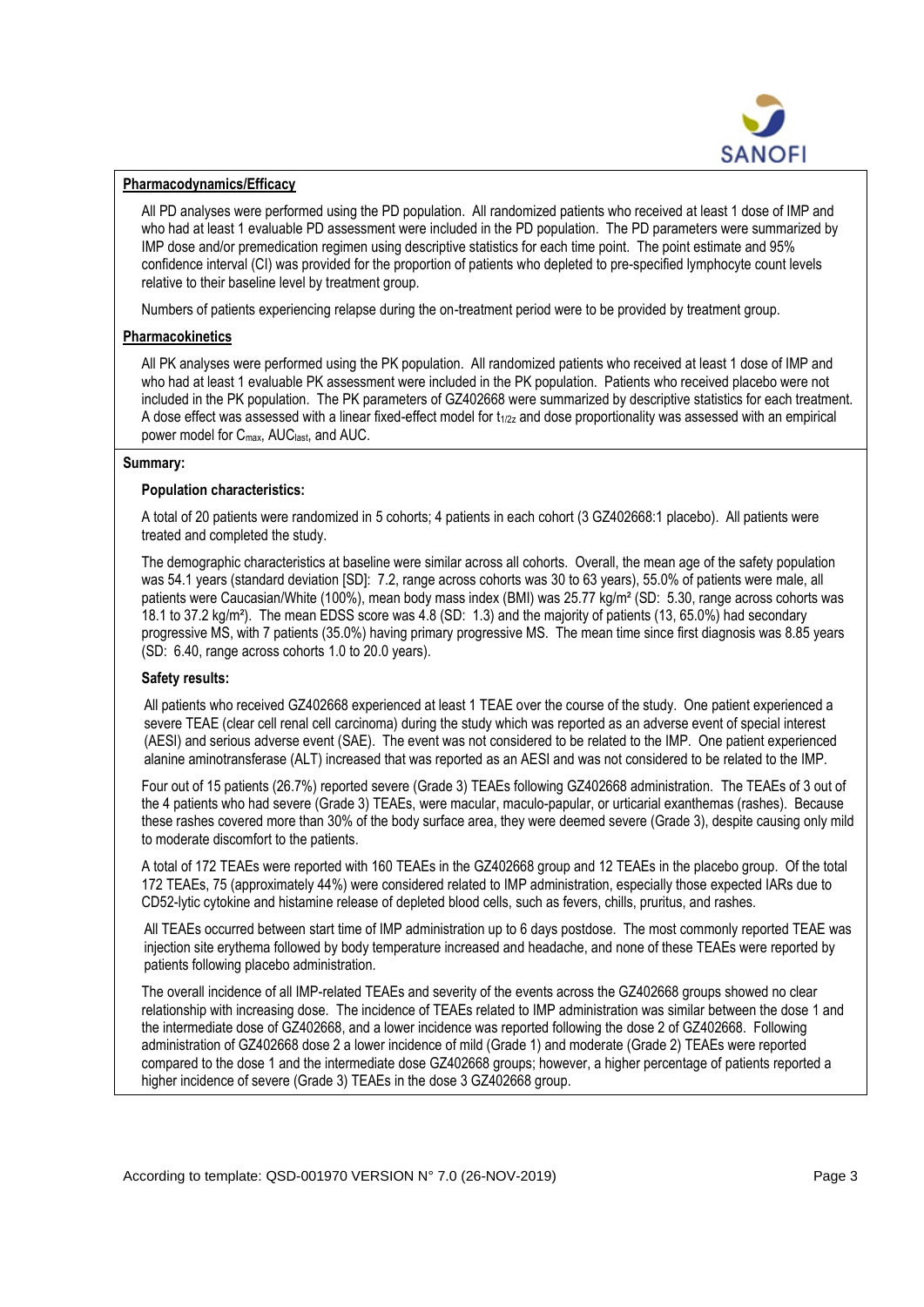

There was a clear relationship in the incidence and severity of certain TEAEs expected to be reported following GZ402668 administration, between the varying premedication regimens in different cohorts. After an optimized premedication regimen was introduced into the study, beginning with the second patient in Cohort 1c, none of the patients dosed with the intermediate dose of GZ402668 developed IMP-related pruritus or rash. The premedication regimen in Cohorts 1d and 2e ameliorated the severity of expected TEAEs such as rash, erythema, and increased body temperature compared to premedication regimens of naproxen and methylprednisolone alone administered to patients in Cohorts 1a and 1b, and 1 patient in Cohort 1c, respectively.

A total of 14 out of 15 patients (93.3%) reported 73 treatment-emergent injection-associated reactions (IARs) following administration of GZ402668. A total of 3 out of 5 patients (60.0%) reported 4 treatment-emergent IARs following administration of placebo. Frequency and severity of IMP-associated cutaneous IARs (pruritus, rashes), caused by cytokine and histamine release by the desired PD effect of blood cell depletion, was observed to be GZ402668 dose-dependent and related to the selected premedication regimen. Both, the frequency and severity of commonly reported TEAEs, such as, rash, erythema, and increased body temperature, was ameliorated by premedication regimens of methylprednisolone and ranitidine in combination with either levocetirizine or fexofenadine in comparison to premedication regimens of either naproxen or methylprednisolone administered alone.

There were a total of 5 clinically relevant abnormalities observed; 2 in clinical laboratory evaluations of biochemistry (ALT increased and GGT increased), 2 in vital signs (hypertension and decreased blood pressure), and 1 in ECG parameters (ECG QT prolongation). Of these abnormalities, 2 were considered related to GZ402668, with the remaining either considered not related or in patients who received placebo.

Several subjects experienced elevated body temperatures throughout the study. A total of 8 out of 15 subjects (53.3%) who received GZ402668 had a body temperature ≥38°C during the study, with 3 out of 15 subjects (20.0%) having a body temperature >39° C. A higher number of subjects in Cohorts 1a and 1b (GZ402668 dose 1), and 1c (GZ402668 dose 2) had body temperatures >39°C compared to Cohorts 1d and 2e (GZ402668 intermediate dose). This suggests the effect of increased body temperature was ameliorated with the premedication given to subjects in Cohorts 1d and 2e.

#### **Pharmacodynamic results:**

Lymphocyte depletion is the principal desired PD effect of GZ402668. Lymphocyte depletion was observed following administration of GZ402668 at all dose levels, confirming the desired biological activity of GZ402668. The maximal extent of depletion was substantial in all GZ402668 dose groups, with mean absolute lymphocyte count decreases from baseline >90% following the dose 1 (93.8%), the intermediate dose (93.5%), and the dose 2 (98.0%). Across all GZ402668 dose groups after the maximal depletion, lymphocyte recovery occurred around Day 7, however all mean lymphocyte counts were still lower than baseline at the EOS visit.

A similar effect was observed in the T-reg cell subpopulation, with substantial depletion in all GZ402668 dose groups; maximal mean decreases from baseline of 96.9%, 97.9%, and 99.5% following the dose 1, the intermediate dose, and the dose 2 of GZ402668, respectively. However, when given as a percentage of CD4+ cells, T-reg cells were increased at the EOS visit compared with baseline in all GZ402668 groups. The maximal mean increase was observed following GZ402668 dose 2; rising from 7.787% at baseline to 40.040% at EOS (approximately 414% increase). No percentage increase in T-reg cells was observed in the placebo group.

On-study assessment of MS relapse was performed and it was confirmed that no patients experienced relapse during the study. Treatment efficacy in terms of prevention of MS relapses will be assessed in the ongoing long-term follow-up study, LTS14120.